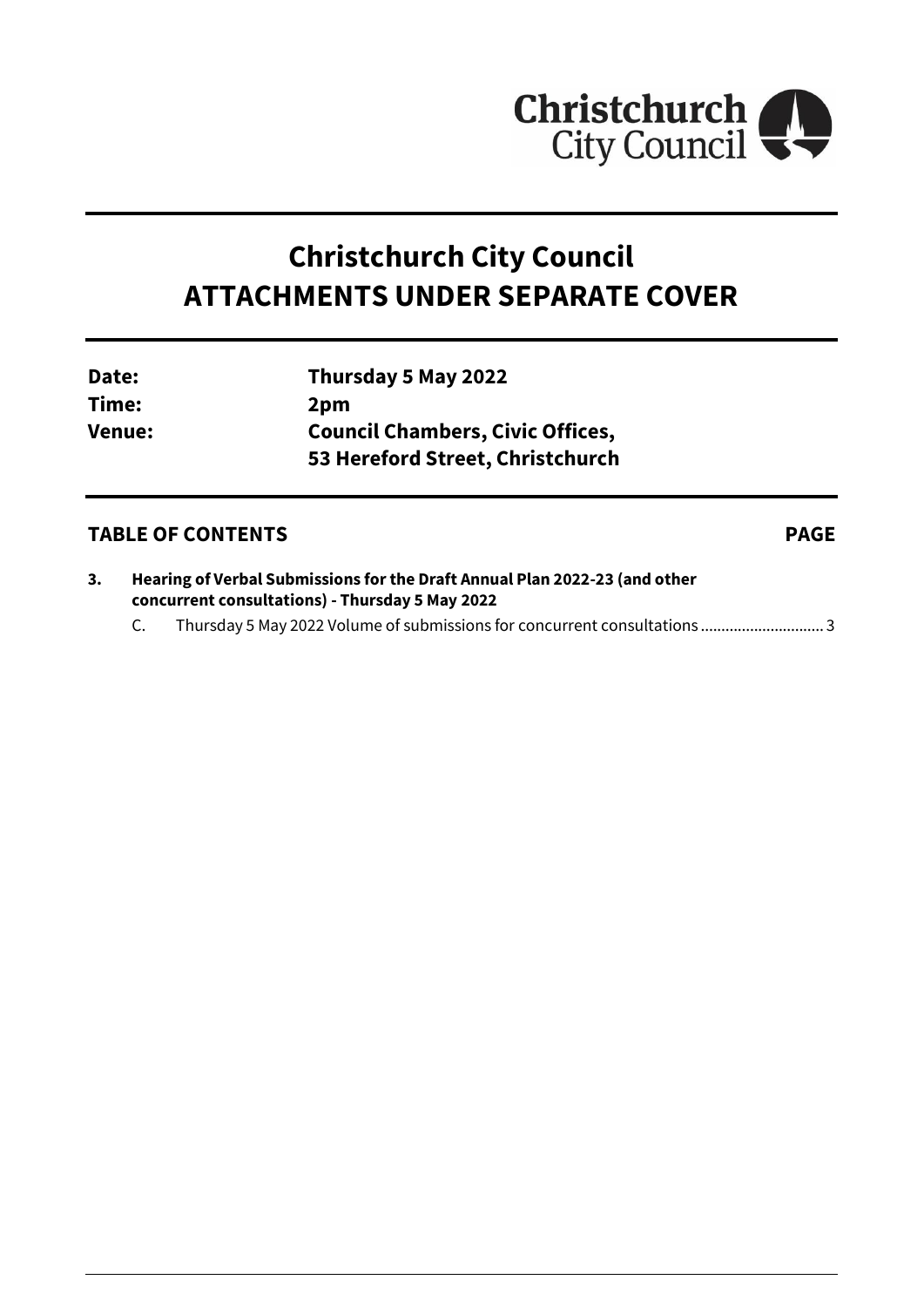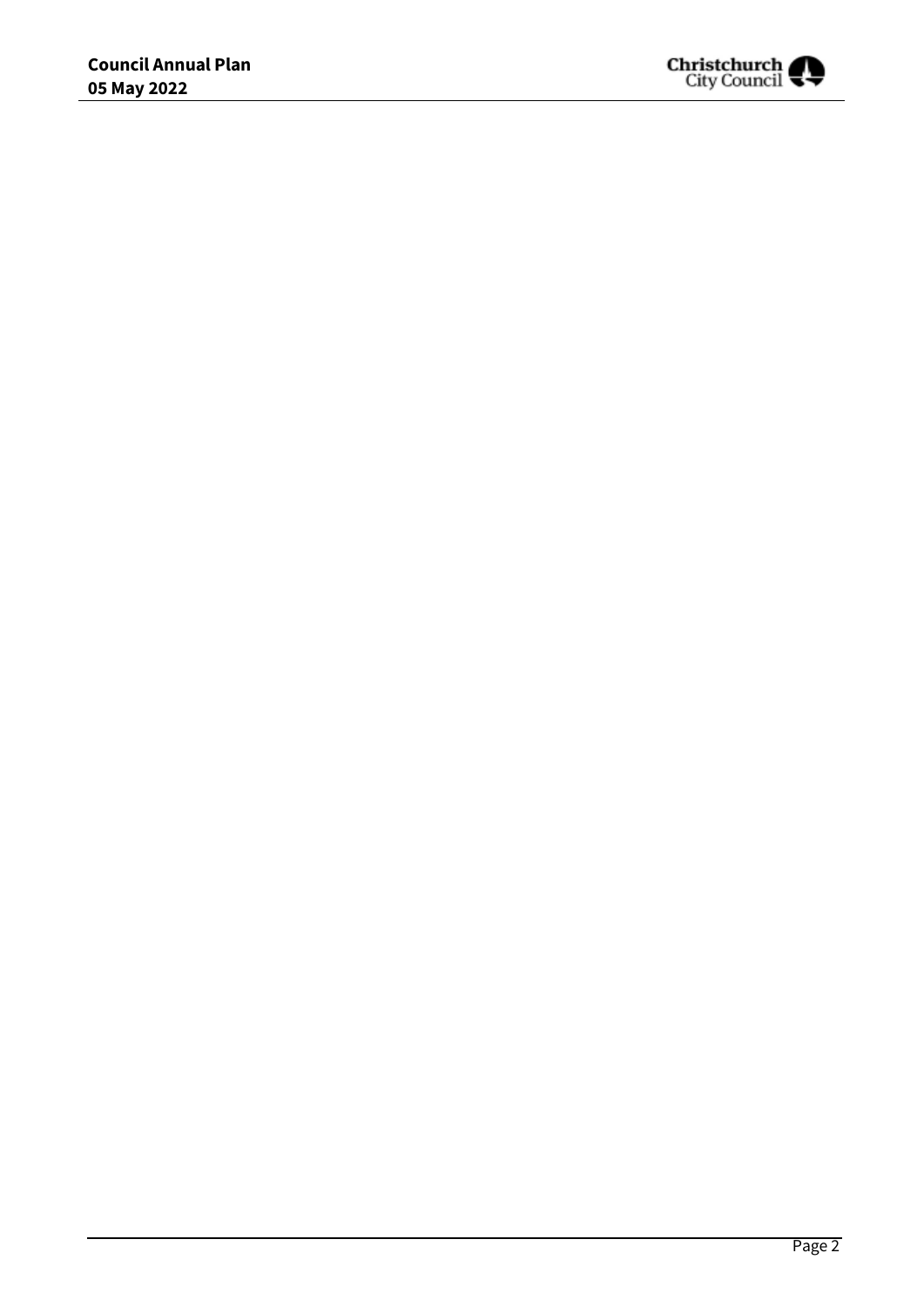<span id="page-2-0"></span>

| Submission               | What do you think about the          | What do you think about the       | Where else do you think this could   Do you think that the Council |                                                     | Yes, I would    | Name    | Name of      | Your role |
|--------------------------|--------------------------------------|-----------------------------------|--------------------------------------------------------------------|-----------------------------------------------------|-----------------|---------|--------------|-----------|
| $\overline{\mathsf{ID}}$ | proposal to introduce a City         | proposal to introduce a new rates | be applied and why?                                                | should investigate options for                      | like to speak   |         | organisation |           |
|                          | Vacant differential of 4 for central | remission for land kept in an     |                                                                    | increasing rates on derelict central $\vert$ to the |                 |         |              |           |
|                          | city land with no active or          | improved and maintained state?    |                                                                    | city buildings, to ensure they                      | <b>Hearings</b> |         |              |           |
|                          | consented use?                       |                                   |                                                                    | contribute fairly to overall rates                  | Panel about     |         |              |           |
|                          |                                      |                                   |                                                                    | and to encourage them to                            | my              |         |              |           |
|                          |                                      |                                   |                                                                    | commence repair work?                               | submission      |         |              |           |
| 45959                    | See attachment                       | See attachment                    | See attachment                                                     | See attachment                                      | Yes             | Peter   |              |           |
|                          |                                      |                                   |                                                                    |                                                     |                 | Scholes |              |           |